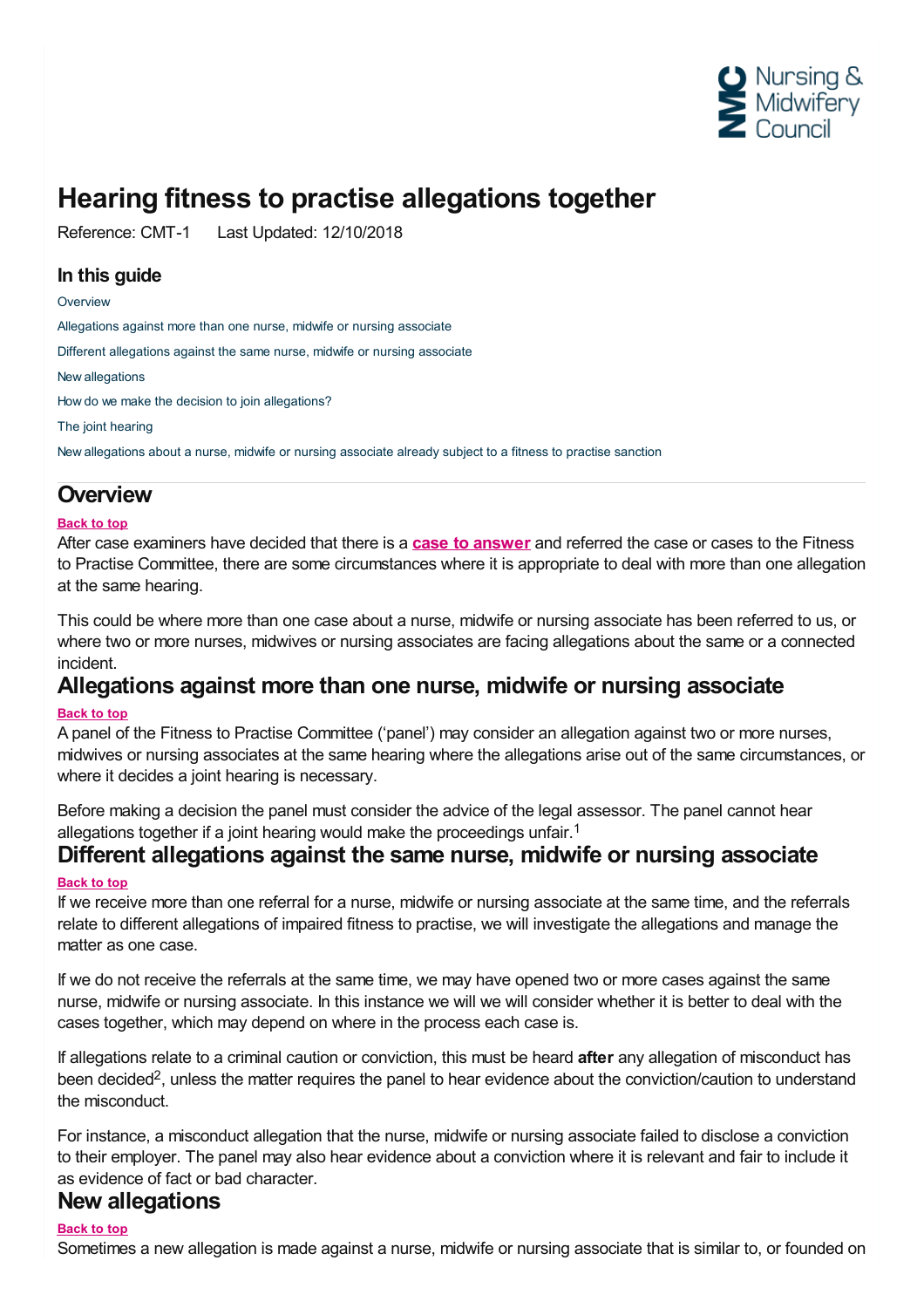the same facts, as an allegation we have already received. If this happens, both allegations can be considered at the same hearing if the original allegation has not yet been heard.<sup>3</sup>

In these cases, we will tell the nurse, midwife or nursing associate about the new allegation and our intention to deal with them at the same hearing. We will give them the opportunity to respond within 28 days, or a different timeframe we agree.<sup>4</sup>

# <span id="page-1-0"></span>**How do we make the decision to join allegations?**

#### **Back to top**

Considering allegations together allows us to be a more effective regulator because it allows panels to consider the wider context of allegations.

Holding only one hearing or meeting reduces the time cases take, and helps witnesses by not requiring them to attend multiple hearings.

However, in making the decision, we'll always consider any risk of unfairness that may arise from hearing allegations together.

If we consider that allegations need to be dealt with together, we'll tell the nurses, midwives or nursing associates and give them the chance to object to the allegations being dealt with together.

Where we want to join together allegations against more than one nurse, midwife or nursing associate we will give them information about the other person's case, such as the charge and a list of witness statements or exhibits. This is to help them understand why we say the allegations should be heard together.

If nobody objects to us joining the cases, we'll join them, and arrange a joint hearing. If one of the nurses, midwives or nursing associates does tell us they don't want their case joined with another case we'll arrange for a **[preliminary](https://www.nmc.org.uk/ftp-library/case-management/preliminary-meetings/) meeting** so that a Chair can make the final decision on whether the matters should be joined.

### <span id="page-1-1"></span>**The joint hearing**

### **Back to top**

In a case where allegations against two or more nurses, midwives or nursing assocaites are to be heard at the same hearing, we'll consider what material we've received from one nurse, midwife or nursing associate needs to be disclosed to the other, applying our test for disclosure of unused material.

Panels should manage cases in a way that is fair for everyone.<sup>5</sup> Bearing that in mind, panels should consider how any risk of unfairness can be managed in a hearing.

For example, joining cases may lead to a hearing becoming unduly long and complicated, which may affect the nurse, midwife or nursing associate's ability to attend, or be represented throughout the hearing.

Panels should consider the evidence against each nurse or midwife separately, even though the cases may be heard together. If a panel hears evidence about one nurse, midwife or nursing associate that is inadmissible and prejudicial against the other, it will exercise its judgment as a professional panel and disregard any irrelevant material.

It will decide the case fairly on the evidence before it, having been advised by the legal assessor of the proper legal approach.<sup>6</sup> In rare circumstances it may not be possible to disregard the irrelevant material, due to the exceptionally prejudicial nature of it, in which case the panel should consider whether it's appropriate to continue. 7

### <span id="page-1-2"></span>**New allegations about a nurse, midwife or nursing associate already subject to a fitness to practise sanction**

### **Back to top**

We may receive a referral of a new allegation while a nurse, midwife and nursing associate is subject to a substantive order (other than a striking off order). If this happens we'll use **our [guidance](https://www.nmc.org.uk/ftp-library/reviews/substantive-order-reviews/new-allegations/)** to decide whether a panel should be made aware of the new allegation, as part of the review of the substantive order, or whether we should treat the information as a **new [referral](~/link/f2d954e426124de1b881579a65f27c14.aspx)**.

1 Rule 29(1) of the Nursing and Midwifery Council (Fitness to Practise) Rules 2004 ('the Rules')

2 Rule 29(2) of the Rules

3 Rule 29(3) of the Rules

4 Rule 29(4) of the Rules